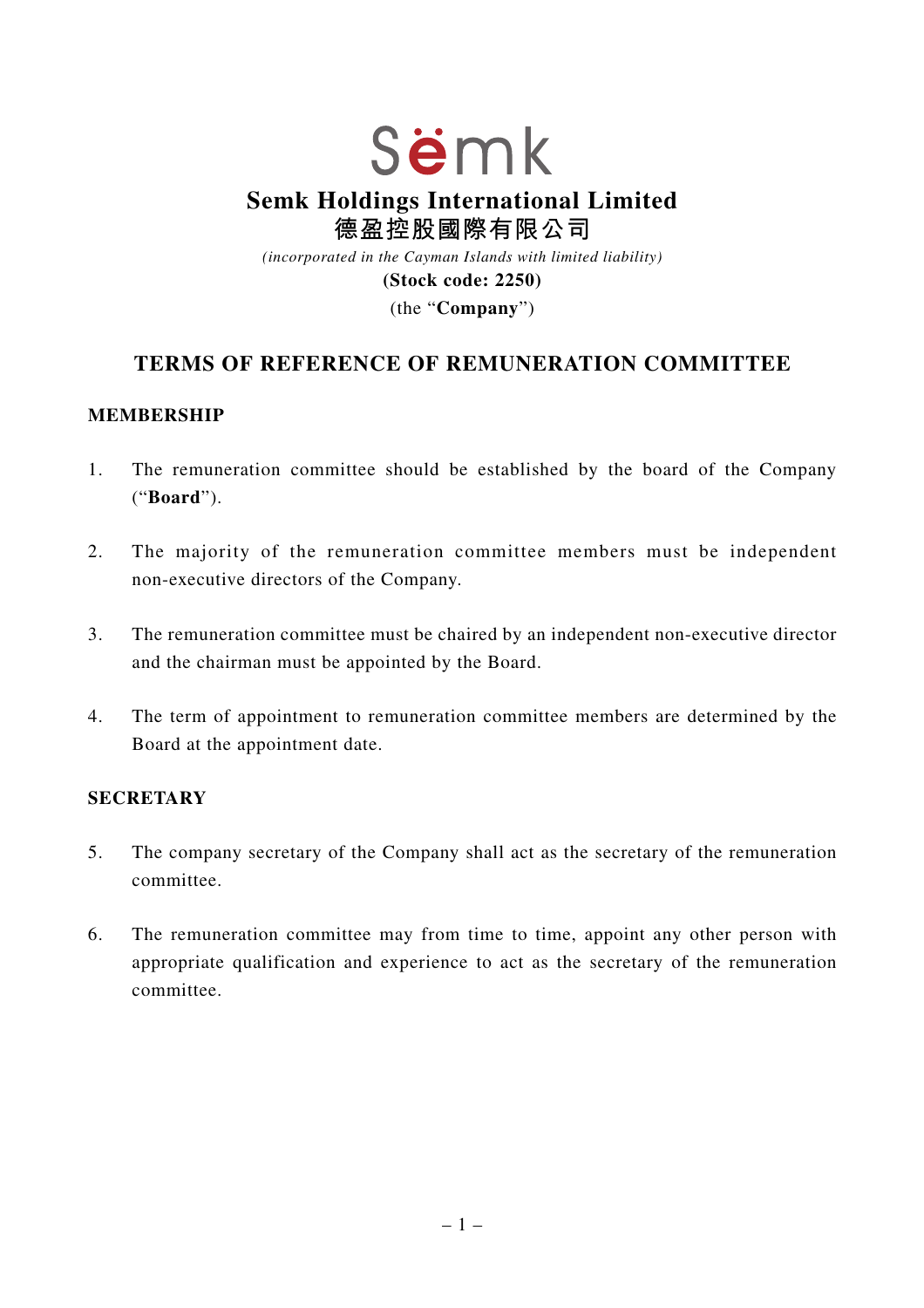### **FREQUENCY AND PROCEEDINGS OF MEETINGS**

- 7. The remuneration committee should meet at least once a year.
- 8. Notice of at least 14 days should be given for any meeting, unless such notification is waived by all members of the remuneration committee. Notwithstanding the notification period, the attendance of the member of the committee at the meeting would be deemed to be treated as the waiver of the required notification requirement. If the follow up meeting takes place within 14 days after the meeting, then no notification is required for such follow up meeting.
- 9. The quorum necessary for the transaction of business of the remuneration committee shall be two members of the remuneration committee, one of whom must be an independent non-executive director.
- 10. Meeting can be attended in person or via electronic means including telephonic or videoconferencing. The members of the remuneration committee can attend the meeting via telephonic or any similar communication device (all persons attending such meeting should be able to hear from such member via such communication device).
- 11. Resolutions of the remuneration committee should be passed by more than half of the members.
- 12. The resolution passed and signed by all members of the remuneration committee is valid, and the validity is same as any resolution passed in the meeting held.
- 13. Full minutes of remuneration committee meeting should be kept by a duly appointed secretary of the remuneration committee and should be open for inspection at any reasonable time on reasonable notice by any director of the Company. Minutes of the meeting should record in sufficient detail the matters considered and decisions reached, including any concerns raised by directors or dissenting views expressed. Draft and final versions of minutes of the meeting should be sent to all committee members for their comment and records, within a reasonable time after the meeting.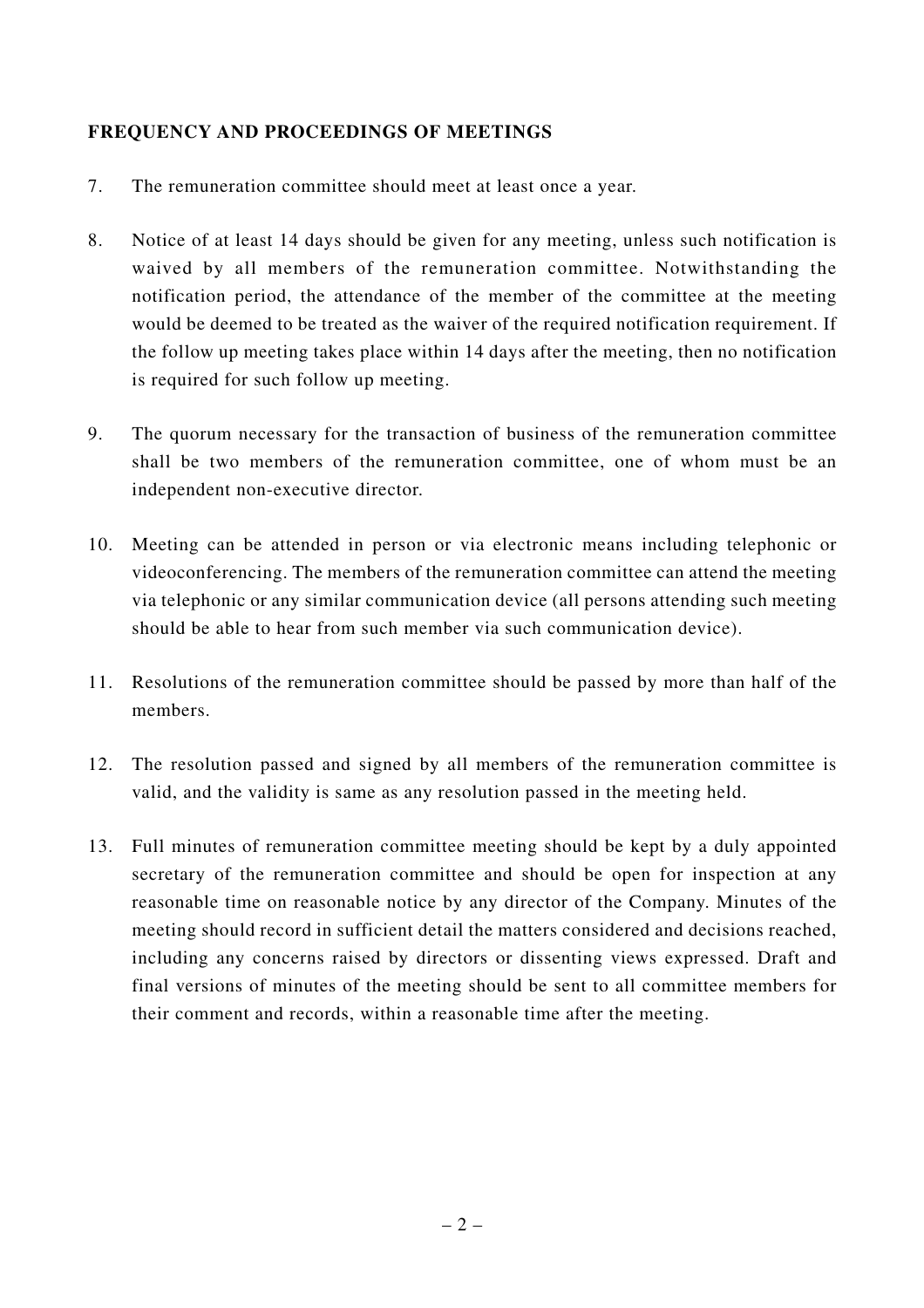### **MEETING ATTENDANCE**

- 14. Upon invitation from the remuneration committee, the chairman of the Board and/or the general manager or the chief executive officer, the chief financial officer (or equivalent), other senior staff members responsible for the human resources function, external advisor and the other persons can be invited to attend all or part of any meeting.
- 15. Only the member of remuneration committee can vote in the meeting.

#### **ANNUAL GENERAL MEETINGS**

16. The chairman of remuneration committee or (if absent) the other member of remuneration committee (must be an independent non-executive director) should attend the annual general meeting of the Company and handle the shareholders' enquiry on the activities and responsibilities related to the remuneration committee.

#### **RESPONSIBILITIES, DUTIES, POWERS AND FUNCTIONS**

- 17. The remuneration committee shall have the following duties and powers:
	- (a) to make recommendations to the Board on the Company's policy and structure for all directors' and senior management remuneration and on the establishment of a formal and transparent procedure for developing remuneration policy;
	- (b) to review and approve the management's remuneration proposals with reference to the Board's corporate goals and objectives;
	- (c) to make recommendations to the Board on the remuneration packages of individual executive directors and senior management. This should include benefits in kind, pension rights and compensation payments, including any compensation payable for loss or termination of their office or appointment;
	- (d) to make recommendations to the Board on the remuneration of non-executive directors;
	- (e) to consider salaries paid by comparable companies, time commitment and responsibilities and employment conditions elsewhere in the Company and its subsidiaries (the "**Group**");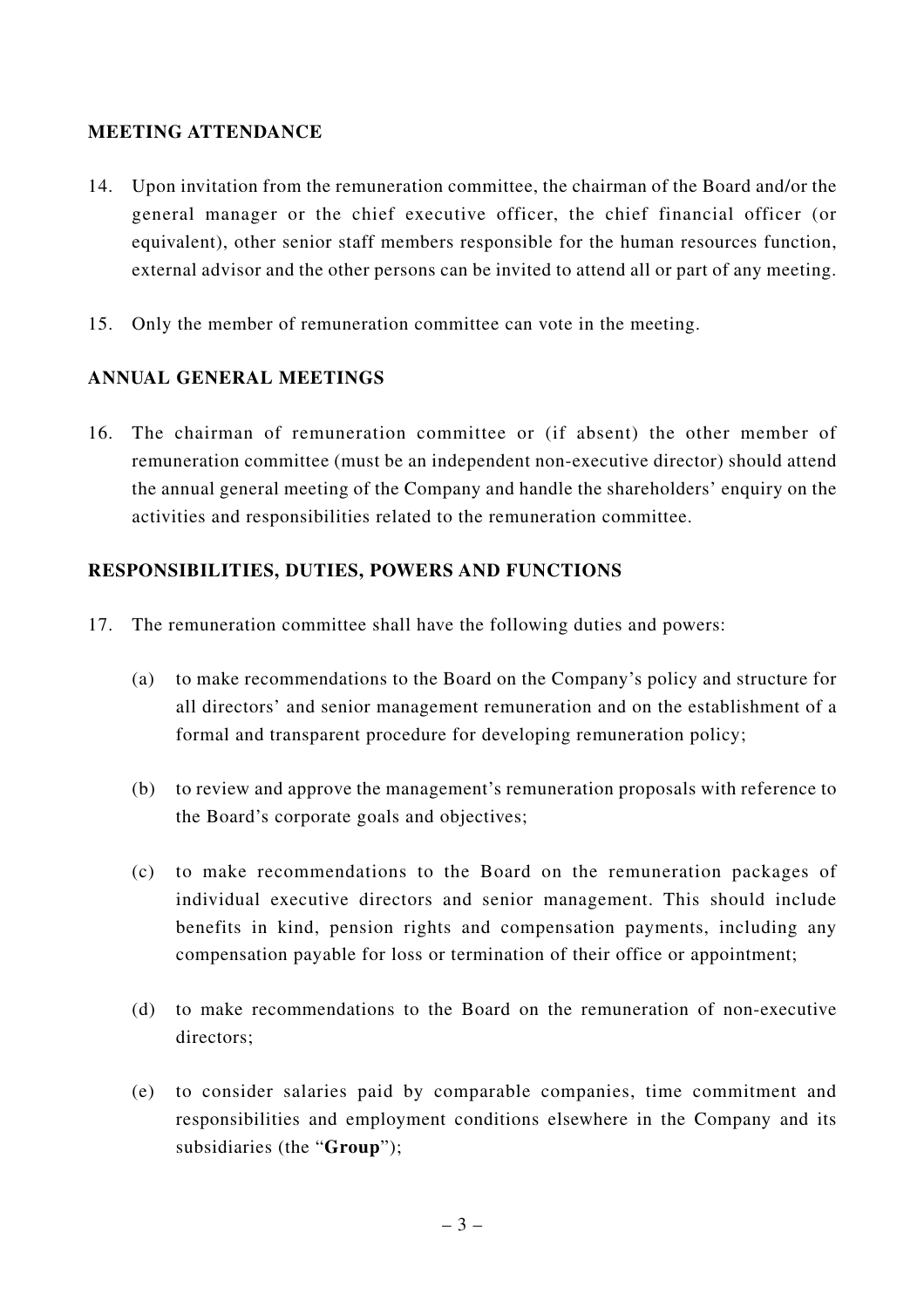- (f) to review and approve the compensation payable to executive directors and senior management for any loss or termination of office or appointment to ensure that it is consistent with contractual terms and is otherwise fair and not excessive;
- (g) to review and approve compensation arrangements relating to dismissal or removal of directors for misconduct to ensure that they are consistent with contractual terms and are otherwise reasonable and appropriate;
- (h) to ensure that no director or any of his associates (as defined in the Rules Governing the Listing of Securities on The Stock Exchange of Hong Kong Limited) is involved in deciding his own remuneration;
- (i) to consider and approve the grant of share options to eligible participants pursuant to the share option scheme;
- (j) in respect of any service agreement to be entered into between any members of the Group and its director or proposed director, to review and provide recommendation to the shareholders of the Company (other than shareholder(s) who is/are director(s) with a material interest in the relevant service agreements and their respective associates) as to whether the terms of the service agreements are fair and reasonable and whether such service agreements are in the interests of the Company and the shareholders as whole, and to advise shareholders on how to vote;
- (k) conform to any requirement, direction, and regulation that may from time to time be prescribed by the Board or contained in the constitution of the Company or imposed by the Rules Governing the Listing of Securities on The Stock Exchange of Hong Kong Limited or applicable law; and
- (l) to consider other matters, as determined or assigned by the Board from time to time.